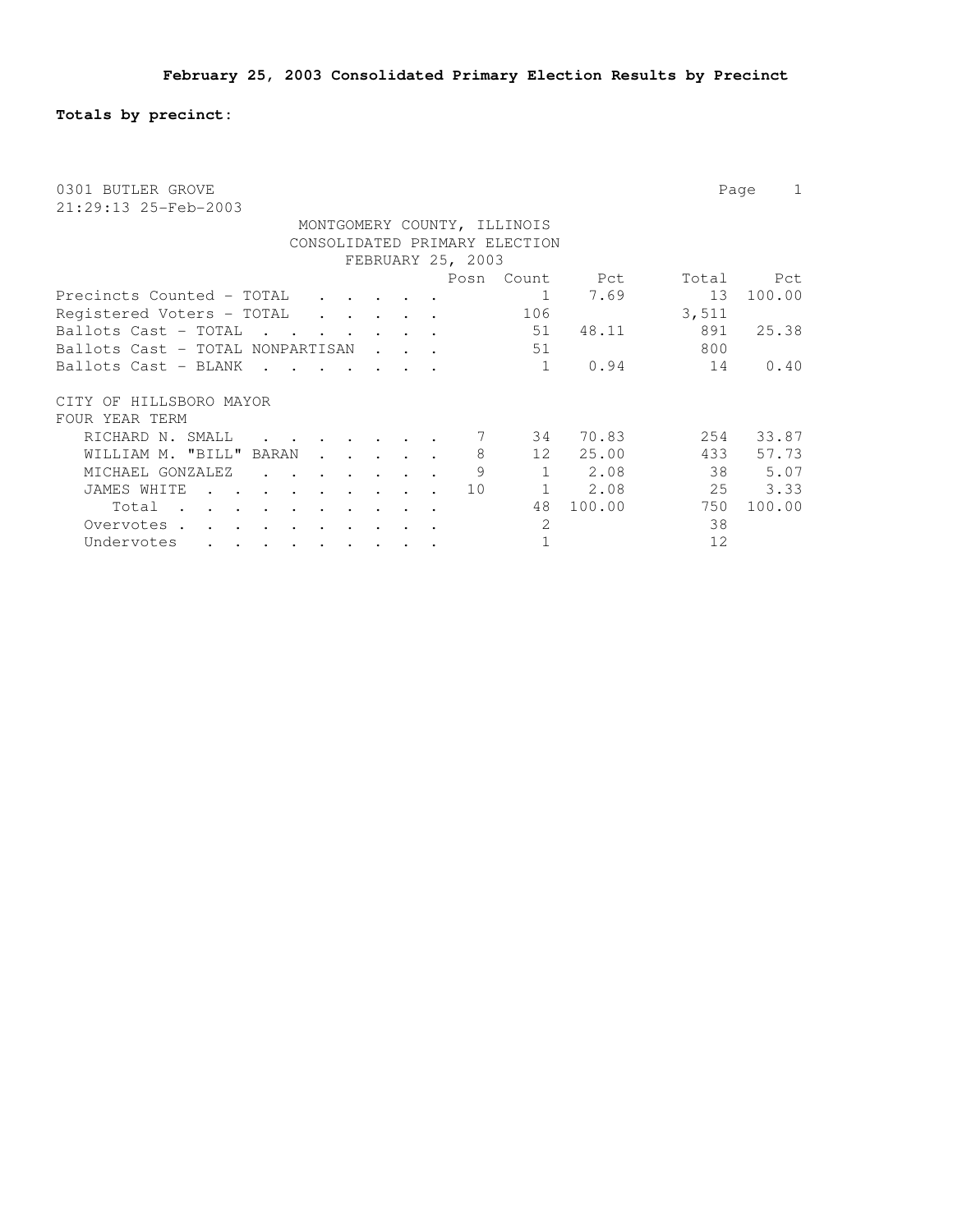| FEBRUARY 25, 2003                                                                     |  |  |  |  |      |               |        |       |        |  |  |  |
|---------------------------------------------------------------------------------------|--|--|--|--|------|---------------|--------|-------|--------|--|--|--|
|                                                                                       |  |  |  |  | Posn | Count         | Pct    | Total | Pct    |  |  |  |
| Precincts Counted - TOTAL                                                             |  |  |  |  |      |               | 7.69   | 13    | 100.00 |  |  |  |
| Registered Voters - TOTAL<br>$\cdot$ $\cdot$                                          |  |  |  |  |      | 70            |        | 3,511 |        |  |  |  |
| Ballots Cast - TOTAL<br><b>Contract Contract Street</b>                               |  |  |  |  |      | 38            | 54.29  | 891   | 25.38  |  |  |  |
| Ballots Cast - TOTAL NONPARTISAN                                                      |  |  |  |  |      | 38            |        | 800   |        |  |  |  |
| Ballots Cast - BLANK                                                                  |  |  |  |  |      | $\Omega$      | 0.00   | 14    | 0.40   |  |  |  |
| CITY OF HILLSBORO MAYOR                                                               |  |  |  |  |      |               |        |       |        |  |  |  |
| FOUR YEAR TERM                                                                        |  |  |  |  |      |               |        |       |        |  |  |  |
| RICHARD N. SMALL                                                                      |  |  |  |  |      | 9             | 25.00  | 254   | 33.87  |  |  |  |
| WILLIAM M. "BILL" BARAN<br>$\ddot{\phantom{a}}$                                       |  |  |  |  | 8    | 24            | 66.67  | 433   | 57.73  |  |  |  |
| MICHAEL GONZALEZ<br>$\mathbf{r} = \mathbf{r}$<br>$\ddot{\phantom{a}}$                 |  |  |  |  | 9    | 2.            | 5.56   | 38    | 5.07   |  |  |  |
| JAMES WHITE<br>$\bullet$                                                              |  |  |  |  | 10   |               | 2.78   | 25    | 3.33   |  |  |  |
| Total<br>$\sim$<br>$\mathbf{r}$<br>$\cdot$ $\cdot$<br>$\cdot$<br>$\ddot{\phantom{a}}$ |  |  |  |  |      | 36            | 100.00 | 750   | 100.00 |  |  |  |
| Overvotes<br>$\sim$                                                                   |  |  |  |  |      | $\mathcal{L}$ |        | 38    |        |  |  |  |
| Undervotes<br>$\bullet$<br>$\bullet$<br>$\bullet$<br>$\bullet$<br>$\bullet$           |  |  |  |  |      | 0             |        | 12    |        |  |  |  |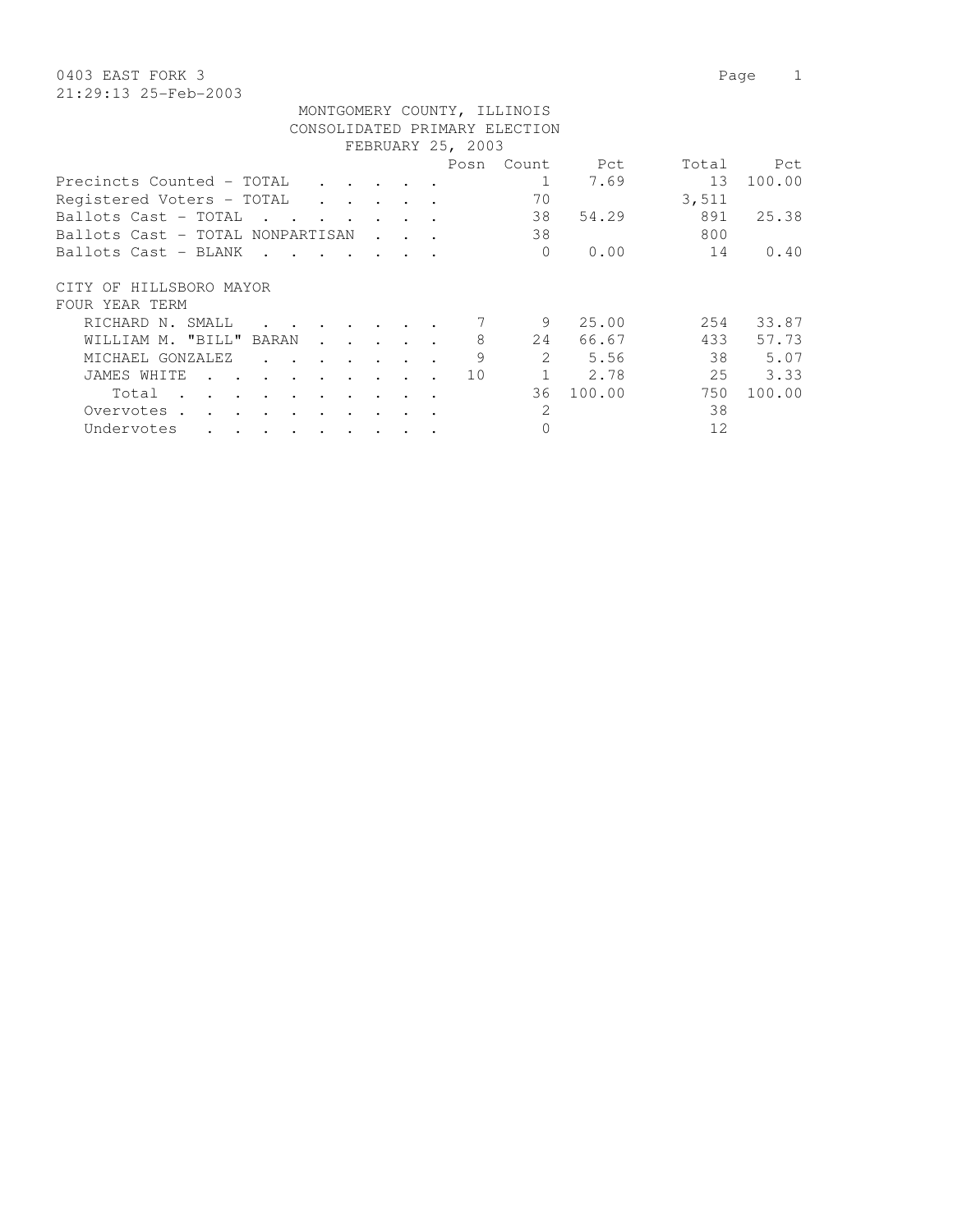| FEBRUARY 25, 2003                                                                                  |  |  |  |  |      |               |        |       |        |  |  |  |
|----------------------------------------------------------------------------------------------------|--|--|--|--|------|---------------|--------|-------|--------|--|--|--|
|                                                                                                    |  |  |  |  | Posn | Count         | Pct    | Total | Pct    |  |  |  |
| Precincts Counted - TOTAL                                                                          |  |  |  |  |      |               | 7.69   | 13    | 100.00 |  |  |  |
| Registered Voters - TOTAL<br>$\cdot$ $\cdot$                                                       |  |  |  |  |      | 344           |        | 3,511 |        |  |  |  |
| Ballots Cast - TOTAL<br><b>Contract Contract Street</b>                                            |  |  |  |  |      | 87            | 25.29  | 891   | 25.38  |  |  |  |
| Ballots Cast - TOTAL NONPARTISAN                                                                   |  |  |  |  |      | 87            |        | 800   |        |  |  |  |
| Ballots Cast - BLANK                                                                               |  |  |  |  |      | $\Omega$      | 0.00   | 14    | 0.40   |  |  |  |
| CITY OF HILLSBORO MAYOR                                                                            |  |  |  |  |      |               |        |       |        |  |  |  |
| FOUR YEAR TERM                                                                                     |  |  |  |  |      |               |        |       |        |  |  |  |
| RICHARD N. SMALL                                                                                   |  |  |  |  |      | 23            | 27.06  | 254   | 33.87  |  |  |  |
| WILLIAM M. "BILL" BARAN<br>$\ddot{\phantom{a}}$                                                    |  |  |  |  | 8    | 52            | 61.18  | 433   | 57.73  |  |  |  |
| MICHAEL GONZALEZ<br>$\mathbf{r} = \mathbf{r}$<br>$\ddot{\phantom{a}}$                              |  |  |  |  | 9    |               | 8.24   | 38    | 5.07   |  |  |  |
| JAMES WHITE<br>$\bullet$                                                                           |  |  |  |  | 10   | 3             | 3.53   | 25    | 3.33   |  |  |  |
| Total<br>$\sim$<br>$\mathbf{r}$<br>$\cdot$ $\cdot$<br>$\ddot{\phantom{a}}$<br>$\ddot{\phantom{a}}$ |  |  |  |  |      | 85            | 100.00 | 750   | 100.00 |  |  |  |
| Overvotes<br>$\sim$                                                                                |  |  |  |  |      | $\mathcal{L}$ |        | 38    |        |  |  |  |
| Undervotes<br>$\bullet$<br>$\bullet$<br>$\bullet$<br>$\bullet$<br>$\bullet$                        |  |  |  |  |      | 0             |        | 12    |        |  |  |  |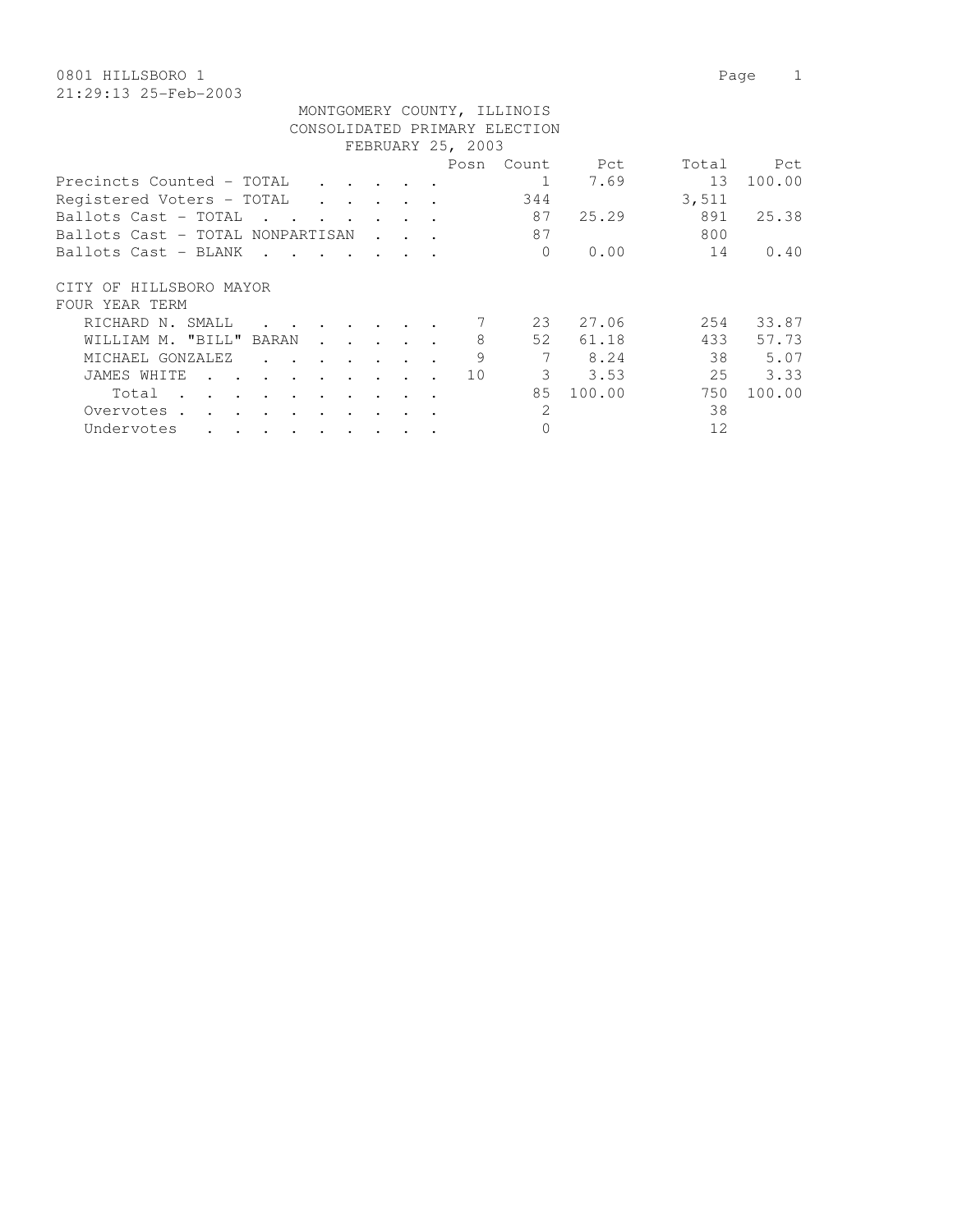| MONTGOMERY COUNTY, ILLINOIS                                 |                                 |                   |              |        |       |        |
|-------------------------------------------------------------|---------------------------------|-------------------|--------------|--------|-------|--------|
| CONSOLIDATED PRIMARY ELECTION                               |                                 |                   |              |        |       |        |
|                                                             |                                 | FEBRUARY 25, 2003 |              |        |       |        |
|                                                             |                                 | Posn              | Count        | Pct    | Total | Pct    |
| Precincts Counted – TOTAL                                   |                                 |                   |              | 7.69   | 13    | 100.00 |
| Registered Voters - TOTAL<br>$\mathbf{r}$ $\mathbf{r}$      |                                 |                   | 249          |        | 3,511 |        |
| Ballots Cast – TOTAL<br>and the state<br>and the control of |                                 |                   | 75           | 30.12  | 891   | 25.38  |
| Ballots Cast – TOTAL NONPARTISAN                            | $\cdot$ $\cdot$ $\cdot$ $\cdot$ |                   | 75           |        | 800   |        |
| Ballots Cast – BLANK<br>$\sim$ $\sim$                       |                                 |                   | $\mathbf{1}$ | 0.40   | 14    | 0.40   |
| CITY OF HILLSBORO MAYOR                                     |                                 |                   |              |        |       |        |
| FOUR YEAR TERM                                              |                                 |                   |              |        |       |        |
| RICHARD N. SMALL                                            |                                 |                   | 26           | 36.62  | 254   | 33.87  |
| WILLIAM M. "BILL" BARAN                                     |                                 | 8                 | 41           | 57.75  | 433   | 57.73  |
| MICHAEL GONZALEZ<br>$\sim$                                  |                                 | 9                 | 4            | 5.63   | 38    | 5.07   |
| JAMES WHITE                                                 |                                 | 10                | $\Omega$     | 0.00   | 25    | 3.33   |
| Total                                                       |                                 |                   | 71           | 100.00 | 750   | 100.00 |
| Overvotes.                                                  |                                 |                   | 3            |        | 38    |        |
| Undervotes<br>$\ddot{\phantom{0}}$<br>$\bullet$             |                                 |                   |              |        | 12    |        |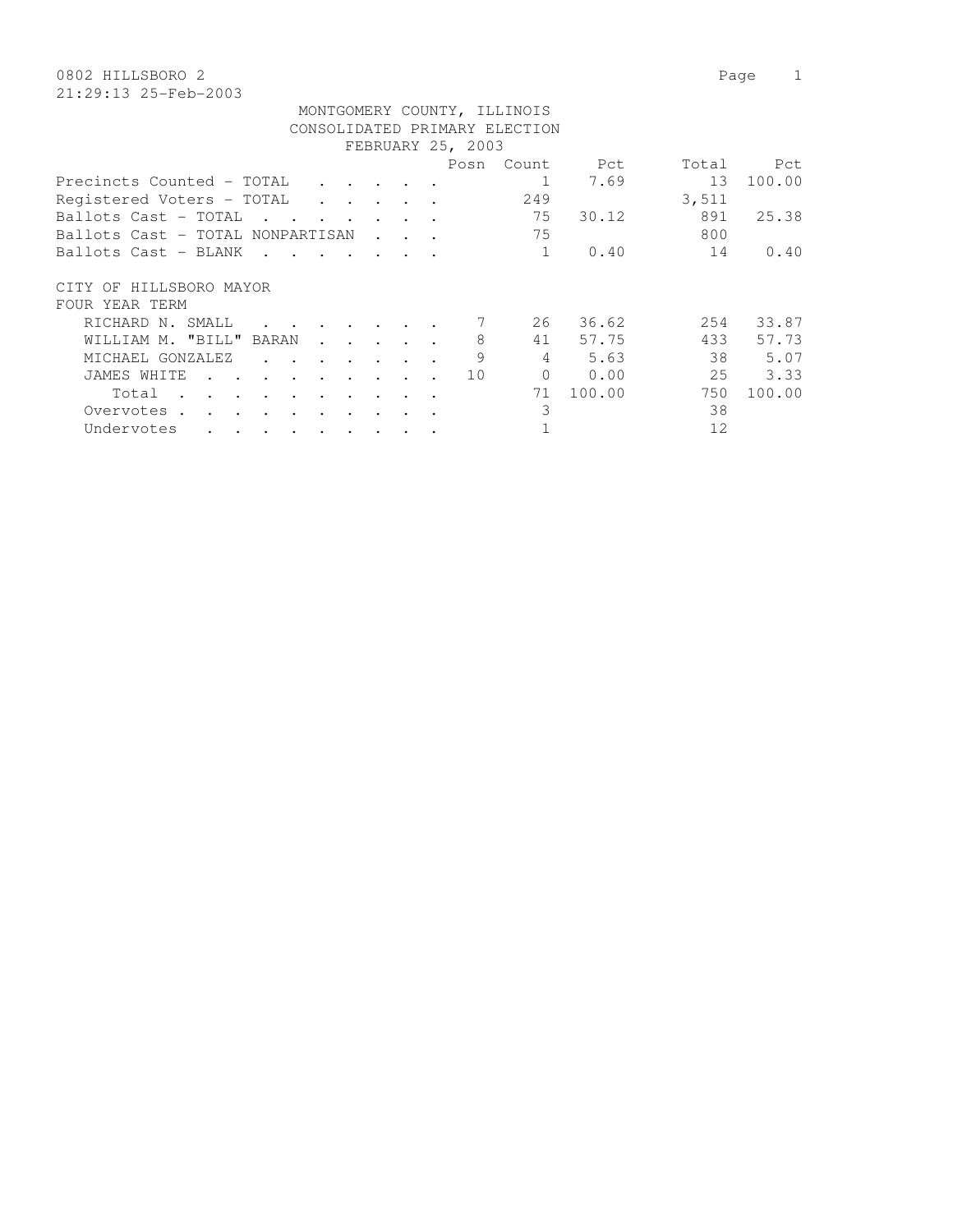|                                                                                               | MONTGOMERY COUNTY, ILLINOIS |        |       |       |        |  |  |  |  |  |  |  |  |
|-----------------------------------------------------------------------------------------------|-----------------------------|--------|-------|-------|--------|--|--|--|--|--|--|--|--|
| CONSOLIDATED PRIMARY ELECTION                                                                 |                             |        |       |       |        |  |  |  |  |  |  |  |  |
| FEBRUARY 25, 2003                                                                             |                             |        |       |       |        |  |  |  |  |  |  |  |  |
|                                                                                               | Posn                        | Count. | Pct   | Total | Pct    |  |  |  |  |  |  |  |  |
| Precincts Counted - TOTAL                                                                     |                             |        | 7.69  | 13    | 100.00 |  |  |  |  |  |  |  |  |
| Registered Voters - TOTAL                                                                     |                             | 675    |       | 3,511 |        |  |  |  |  |  |  |  |  |
| Ballots Cast - TOTAL<br>$\mathbf{r}$ , and $\mathbf{r}$ , and $\mathbf{r}$ , and $\mathbf{r}$ |                             | 210    | 31.11 | 891   | 25.38  |  |  |  |  |  |  |  |  |
| Ballots Cast - TOTAL NONPARTISAN<br>$\mathbf{r}$ . The set of $\mathbf{r}$                    |                             | 210    |       | 800   |        |  |  |  |  |  |  |  |  |
| Ballots Cast - BLANK                                                                          |                             | 2      | 0.30  | 14    | 0.40   |  |  |  |  |  |  |  |  |
|                                                                                               |                             |        |       |       |        |  |  |  |  |  |  |  |  |
| CITY OF HILLSBORO MAYOR                                                                       |                             |        |       |       |        |  |  |  |  |  |  |  |  |
| FOUR YEAR TERM                                                                                |                             |        |       |       |        |  |  |  |  |  |  |  |  |
| RICHARD N. SMALL<br>$\cdot$ $\cdot$ $\cdot$ $\cdot$ $\cdot$ $\cdot$ $\cdot$                   | 7                           | 63     | 31.66 | 254   | 33.87  |  |  |  |  |  |  |  |  |

| RICHARD N. SMALL 7      |  |                                                                       |  |  |  |   | 63  | 31.66  | 2.54 | 33.87  |
|-------------------------|--|-----------------------------------------------------------------------|--|--|--|---|-----|--------|------|--------|
| WILLIAM M. "BILL" BARAN |  |                                                                       |  |  |  |   | 113 | 56.78  | 433  | 57.73  |
| MICHAEL GONZALEZ        |  |                                                                       |  |  |  | 9 | 14  | 7.04   | 38   | 5.07   |
| JAMES WHITE 10          |  |                                                                       |  |  |  |   | 9   | 4.52   | 25   | 3.33   |
| Total                   |  |                                                                       |  |  |  |   | 199 | 100.00 | 750  | 100.00 |
| Overvotes.              |  |                                                                       |  |  |  |   |     |        | 38   |        |
| Undervotes              |  | $\mathbf{r}$ , and $\mathbf{r}$ , and $\mathbf{r}$ , and $\mathbf{r}$ |  |  |  |   |     |        | 12   |        |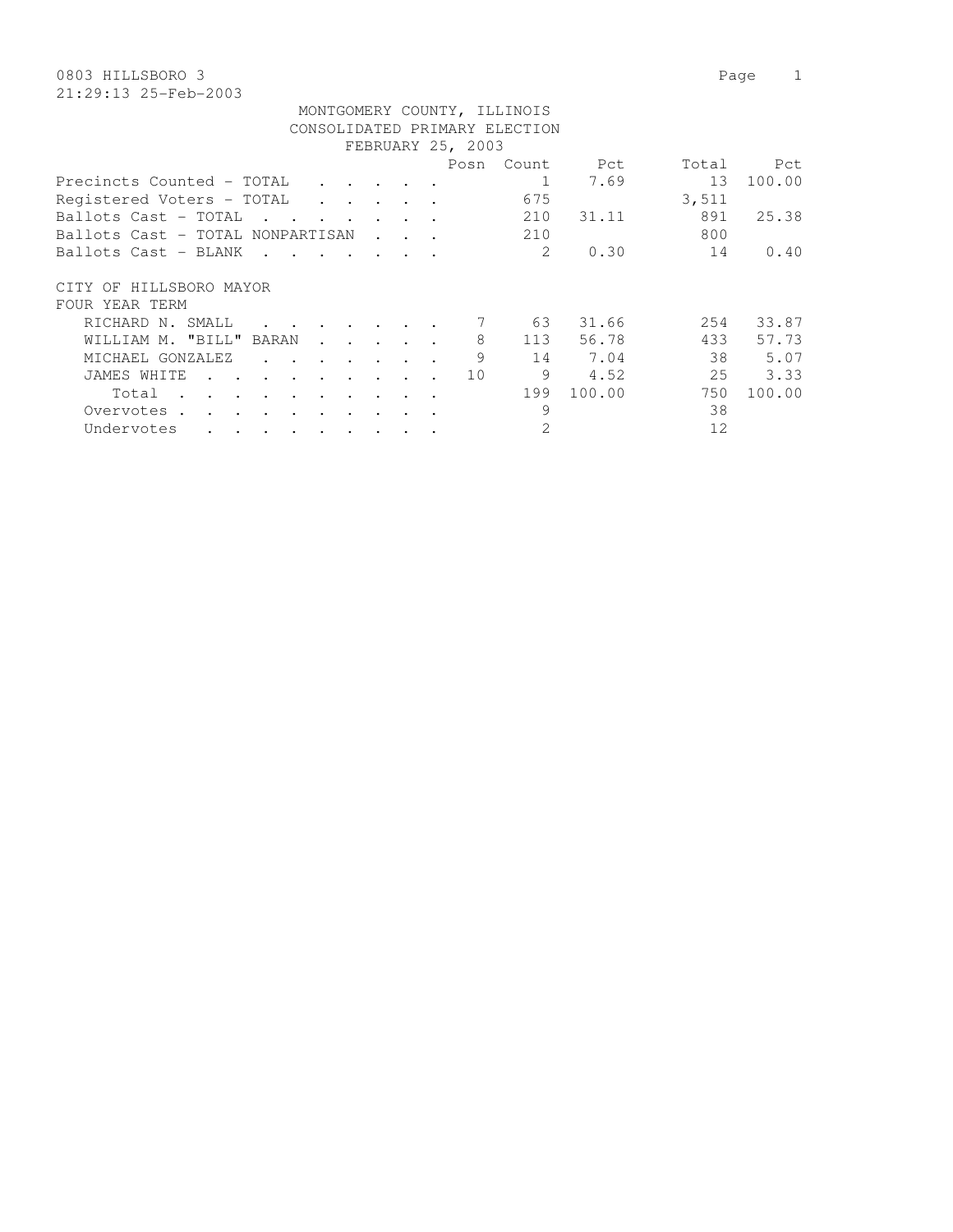|                                  |  |                                                 |     | Pct                                                            | Total                         | Pct    |
|----------------------------------|--|-------------------------------------------------|-----|----------------------------------------------------------------|-------------------------------|--------|
|                                  |  |                                                 | 1   | 7.69                                                           | 13                            | 100.00 |
|                                  |  |                                                 | 376 |                                                                | 3,511                         |        |
| and the control of               |  |                                                 | 89  | 23.67                                                          | 891                           | 25.38  |
| Ballots Cast – TOTAL NONPARTISAN |  |                                                 | 89  |                                                                | 800                           |        |
|                                  |  |                                                 | 3   | 0.80                                                           | 14                            | 0.40   |
|                                  |  |                                                 |     |                                                                |                               |        |
|                                  |  |                                                 | 21  | 25.00                                                          | 254                           | 33.87  |
|                                  |  | 8                                               | 53  | 63.10                                                          | 433                           | 57.73  |
|                                  |  | 9                                               | 5   | 5.95                                                           | 38                            | 5.07   |
|                                  |  | 10                                              | 5   | 5.95                                                           | 25                            | 3.33   |
|                                  |  |                                                 | 84  | 100.00                                                         | 750                           | 100.00 |
|                                  |  |                                                 | 2   |                                                                | 38                            |        |
|                                  |  |                                                 | 3   |                                                                | 12                            |        |
|                                  |  | $\cdot$ $\cdot$ $\cdot$ $\cdot$ $\cdot$ $\cdot$ |     | MONTGOMERY COUNTY, ILLINOIS<br>FEBRUARY 25, 2003<br>Posn Count | CONSOLIDATED PRIMARY ELECTION |        |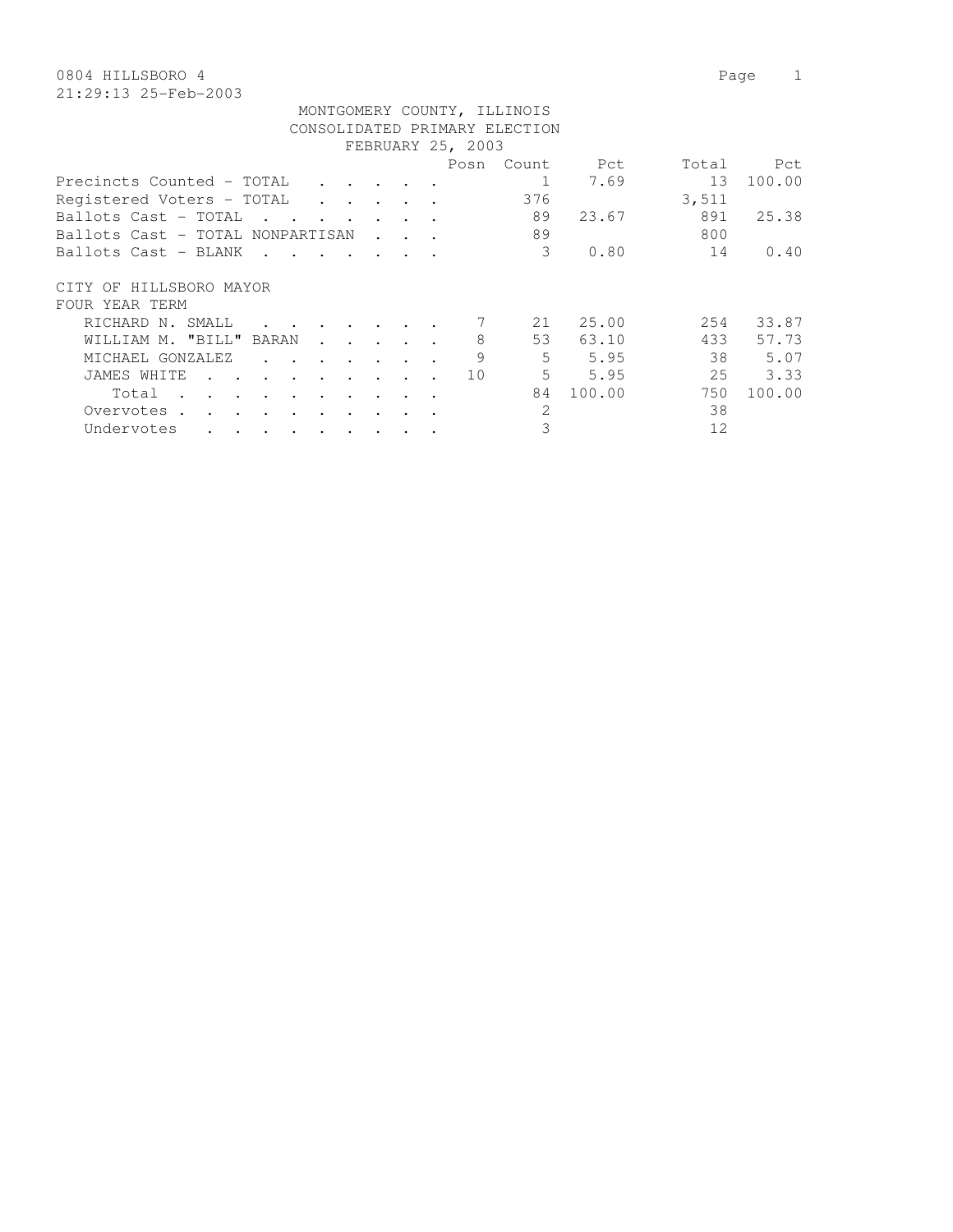| MONTGOMERY COUNTY, ILLINOIS                                                  |  |  |                   |            |        |                 |        |  |  |  |  |  |
|------------------------------------------------------------------------------|--|--|-------------------|------------|--------|-----------------|--------|--|--|--|--|--|
| CONSOLIDATED PRIMARY ELECTION                                                |  |  |                   |            |        |                 |        |  |  |  |  |  |
|                                                                              |  |  | FEBRUARY 25, 2003 |            |        |                 |        |  |  |  |  |  |
|                                                                              |  |  |                   | Posn Count | Pct    | Total           | Pct    |  |  |  |  |  |
| Precincts Counted - TOTAL<br>$\cdot$ $\cdot$ $\cdot$ $\cdot$                 |  |  |                   |            | 7.69   | 13 <sup>°</sup> | 100.00 |  |  |  |  |  |
| Registered Voters - TOTAL<br>$\cdot$ $\cdot$ $\cdot$ $\cdot$ $\cdot$ $\cdot$ |  |  |                   | 610        |        | 3,511           |        |  |  |  |  |  |
| Ballots Cast – TOTAL<br>$\mathbf{r}$ , $\mathbf{r}$ , $\mathbf{r}$           |  |  |                   | 203        | 33.28  | 891             | 25.38  |  |  |  |  |  |
| Ballots Cast – TOTAL NONPARTISAN                                             |  |  |                   | 203        |        | 800             |        |  |  |  |  |  |
| Ballots Cast – BLANK<br>$\sim$ $\sim$ $\sim$ $\sim$ $\sim$                   |  |  |                   | 5          | 0.82   | 14              | 0.40   |  |  |  |  |  |
| CITY OF HILLSBORO MAYOR                                                      |  |  |                   |            |        |                 |        |  |  |  |  |  |
| FOUR YEAR TERM                                                               |  |  |                   |            |        |                 |        |  |  |  |  |  |
| RICHARD N. SMALL                                                             |  |  |                   | 67         | 36.41  | 254             | 33.87  |  |  |  |  |  |
| WILLIAM M. "BILL" BARAN<br>$\sim$ $\sim$                                     |  |  | 8                 | 107        | 58.15  | 433             | 57.73  |  |  |  |  |  |
| MICHAEL GONZALEZ<br>$\cdot$ $\cdot$<br>$\sim$ $\sim$ $\sim$                  |  |  | 9                 | 4          | 2.17   | 38              | 5.07   |  |  |  |  |  |
| JAMES WHITE<br>$\sim$ $\sim$ $\sim$                                          |  |  | 10                | 6          | 3.26   | 25              | 3.33   |  |  |  |  |  |
| Total<br>$\sim$                                                              |  |  |                   | 184        | 100.00 | 750             | 100.00 |  |  |  |  |  |
| Overvotes.                                                                   |  |  |                   | 14         |        | 38              |        |  |  |  |  |  |
| Undervotes                                                                   |  |  |                   | 5          |        | 12              |        |  |  |  |  |  |
|                                                                              |  |  |                   |            |        |                 |        |  |  |  |  |  |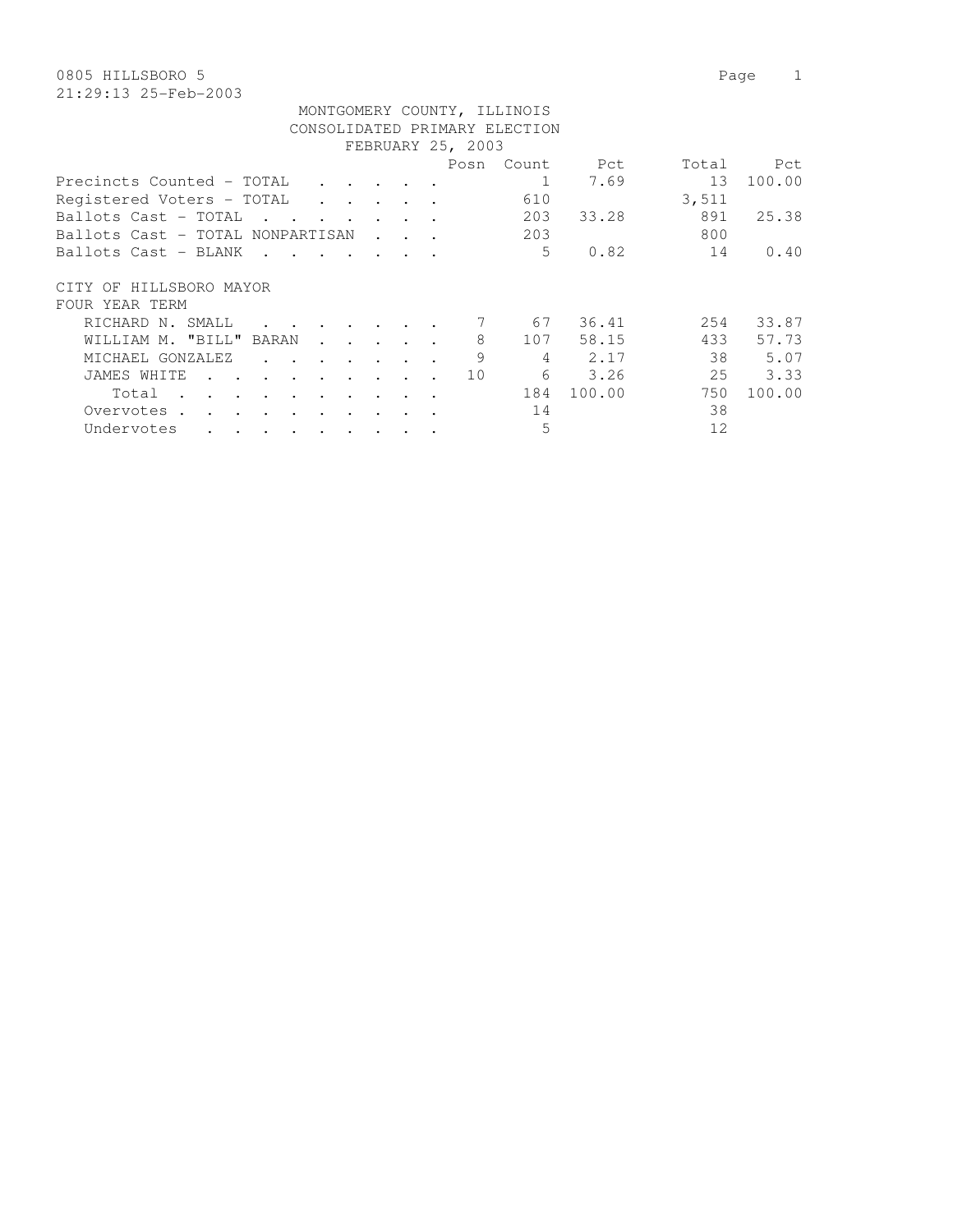| MONTGOMERY COUNTY, ILLINOIS<br>CONSOLIDATED PRIMARY ELECTION<br>FEBRUARY 25, 2003 |  |  |  |           |       |       |        |  |  |  |  |  |
|-----------------------------------------------------------------------------------|--|--|--|-----------|-------|-------|--------|--|--|--|--|--|
| Total<br><b>Propertion</b><br>Posn<br>Count.<br>Pct                               |  |  |  |           |       |       |        |  |  |  |  |  |
|                                                                                   |  |  |  |           |       |       |        |  |  |  |  |  |
| Precincts Counted - TOTAL                                                         |  |  |  |           | 7.69  | 13    | 100.00 |  |  |  |  |  |
| Registered Voters - TOTAL                                                         |  |  |  | 126       |       | 3,511 |        |  |  |  |  |  |
| Ballots Cast - TOTAL                                                              |  |  |  | 45        | 35.71 | 891   | 25.38  |  |  |  |  |  |
| Ballots Cast - TOTAL NONPARTISAN                                                  |  |  |  | 45        |       | 800   |        |  |  |  |  |  |
| Ballots Cast - BLANK                                                              |  |  |  | $\bigcap$ | 0.00  | 14    | 0.40   |  |  |  |  |  |
| HILLSBORO MAYOR<br>CITY OF                                                        |  |  |  |           |       |       |        |  |  |  |  |  |

| FOUR YEAR TERM          |                 |                                                                                         |  |  |  |                      |    |        |     |        |
|-------------------------|-----------------|-----------------------------------------------------------------------------------------|--|--|--|----------------------|----|--------|-----|--------|
| RICHARD N. SMALL        |                 | $\mathbf{r}$ , $\mathbf{r}$ , $\mathbf{r}$ , $\mathbf{r}$ , $\mathbf{r}$ , $\mathbf{r}$ |  |  |  | $\sim$ $\sim$ $\sim$ |    | 26.83  | 254 | 33.87  |
| WILLIAM M. "BILL" BARAN |                 |                                                                                         |  |  |  | 8                    | 29 | 70.73  | 433 | 57.73  |
| MICHAEL GONZALEZ        |                 |                                                                                         |  |  |  | 9                    |    | 2.44   | 38  | 5.07   |
| JAMES WHITE             |                 |                                                                                         |  |  |  | 10                   |    | 0.00   | 25  | 3.33   |
| Total                   |                 |                                                                                         |  |  |  |                      | 41 | 100.00 | 750 | 100.00 |
| Overvotes.              |                 |                                                                                         |  |  |  |                      | 4  |        | 38  |        |
| Undervotes              | $\cdot$ $\cdot$ | $\mathbf{r}$ , $\mathbf{r}$ , $\mathbf{r}$ , $\mathbf{r}$ , $\mathbf{r}$ , $\mathbf{r}$ |  |  |  |                      |    |        | 12  |        |
|                         |                 |                                                                                         |  |  |  |                      |    |        |     |        |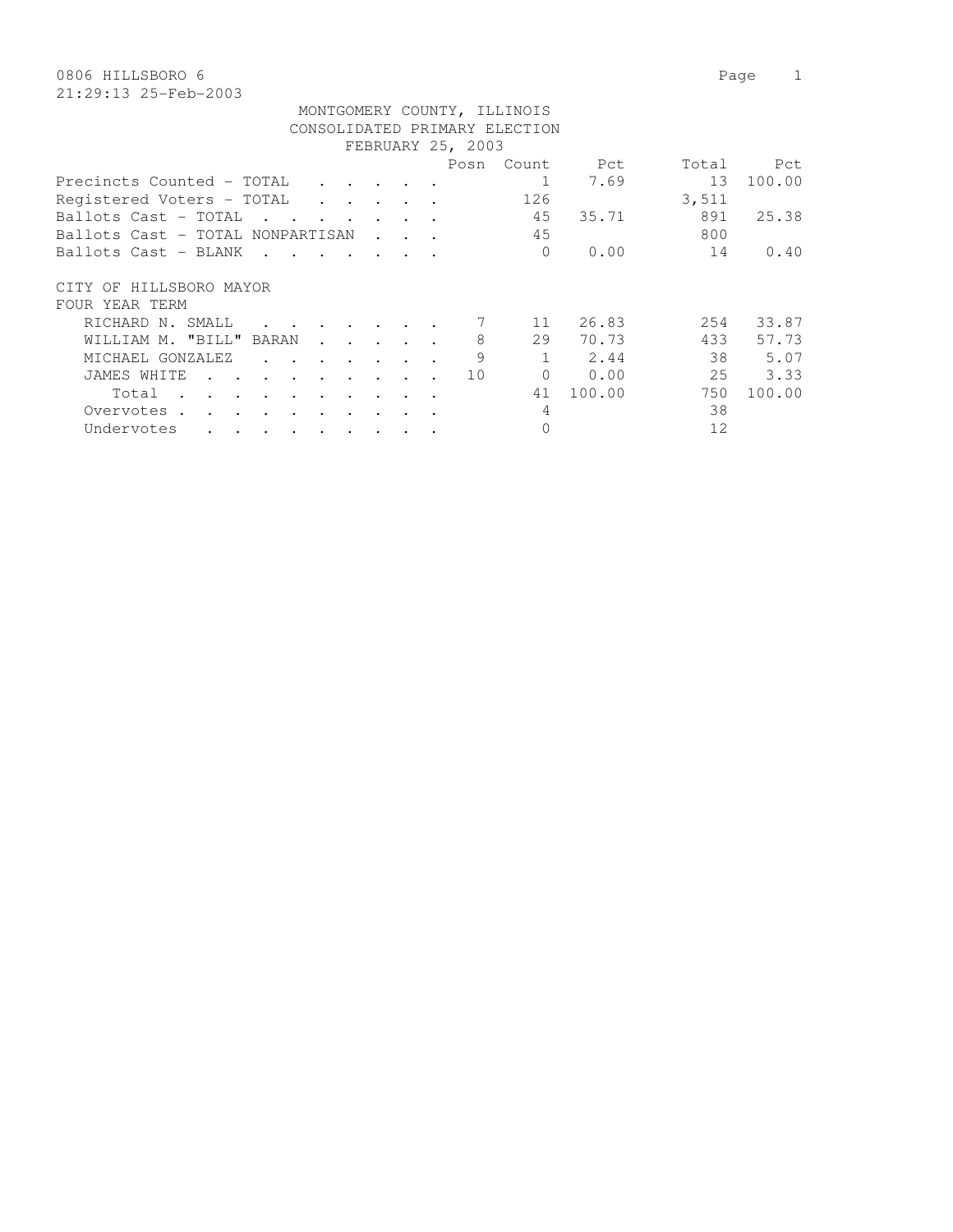0901 IRVING Page 1 21:29:13 25-Feb-2003

| MONTGOMERY COUNTY, ILLINOIS                       |  |                   |                             |        |       |        |
|---------------------------------------------------|--|-------------------|-----------------------------|--------|-------|--------|
| CONSOLIDATED PRIMARY ELECTION                     |  |                   |                             |        |       |        |
|                                                   |  | FEBRUARY 25, 2003 |                             |        |       |        |
|                                                   |  | Posn              | Count                       | Pct    | Total | Pct    |
| Precincts Counted – TOTAL                         |  |                   |                             | 7.69   | 13    | 100.00 |
| Registered Voters - TOTAL<br>$\ddot{\phantom{1}}$ |  |                   | 14                          |        | 3,511 |        |
| Ballots Cast – TOTAL                              |  |                   | 2                           | 14.29  | 891   | 25.38  |
| Ballots Cast – TOTAL NONPARTISAN                  |  |                   | $\overline{2}$              |        | 800   |        |
| Ballots Cast – BLANK<br>$\mathbf{L} = \mathbf{L}$ |  |                   | $\Omega$                    | 0.00   | 14    | 0.40   |
| CITY OF HILLSBORO MAYOR<br>FOUR YEAR TERM         |  |                   |                             |        |       |        |
| RICHARD N. SMALL                                  |  |                   | $\Omega$                    | 0.00   | 254   | 33.87  |
| WILLIAM M. "BILL" BARAN                           |  | 8                 | $\mathcal{L}$               | 100.00 | 433   | 57.73  |
| MICHAEL GONZALEZ                                  |  | 9                 | $\bigcap$                   | 0.00   | 38    | 5.07   |
| JAMES WHITE                                       |  | 10                | $\Omega$                    | 0.00   | 25    | 3.33   |
| Total                                             |  |                   | $\mathcal{D}_{\mathcal{L}}$ | 100.00 | 750   | 100.00 |
| Overvotes.                                        |  |                   | $\Omega$                    |        | 38    |        |
| Undervotes                                        |  |                   |                             |        | 12    |        |
|                                                   |  |                   |                             |        |       |        |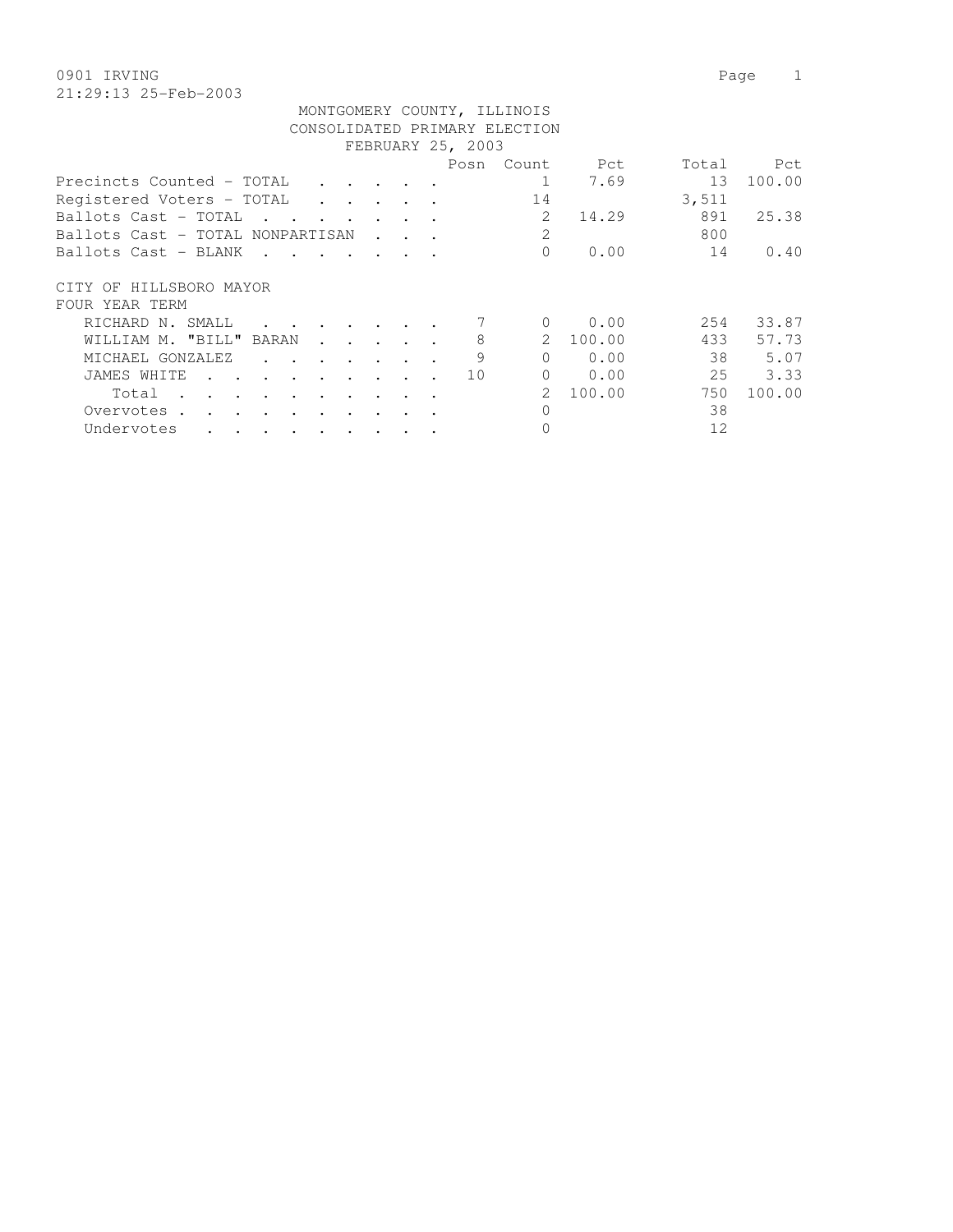#### 1101 NORTH LITCHFIELD 1 Page 1 21:29:13 25-Feb-2003

| FEBRUARY 25, 2003                                                                                |               |  |  |  |      |          |        |       |        |  |  |  |
|--------------------------------------------------------------------------------------------------|---------------|--|--|--|------|----------|--------|-------|--------|--|--|--|
|                                                                                                  |               |  |  |  | Posn | Count    | Pct    | Total | Pct    |  |  |  |
| Precincts Counted - TOTAL<br>$\cdot$ $\cdot$ $\cdot$ $\cdot$ $\cdot$ $\cdot$                     |               |  |  |  |      |          | 7.69   | 13    | 100.00 |  |  |  |
| Registered Voters - TOTAL<br>$\ddot{\phantom{a}}$                                                |               |  |  |  |      | 76       |        | 3,511 |        |  |  |  |
| Ballots Cast - TOTAL<br>$\mathbf{r}$ , and $\mathbf{r}$ , and $\mathbf{r}$ , and $\mathbf{r}$    |               |  |  |  |      | 11       | 14.47  | 891   | 25.38  |  |  |  |
| Ballots Cast - TOTAL DEMOCRATIC                                                                  |               |  |  |  |      | 11       |        | 91    |        |  |  |  |
| Ballots Cast - BLANK<br>$\mathbf{r}$ , $\mathbf{r}$ , $\mathbf{r}$ , $\mathbf{r}$ , $\mathbf{r}$ |               |  |  |  |      | $\Omega$ | 0.00   | 14    | 0.40   |  |  |  |
| DEM - CITY OF LITCHFIELD ALDERMAN WARD 3                                                         |               |  |  |  |      |          |        |       |        |  |  |  |
| FOUR YEAR TERM                                                                                   |               |  |  |  |      |          |        |       |        |  |  |  |
| RAYMOND S. STEWART JR.<br>$\mathbf{r}$ , $\mathbf{r}$ , $\mathbf{r}$ , $\mathbf{r}$              |               |  |  |  |      | 4        | 36.36  | 31    | 34.83  |  |  |  |
| JOHNY C. LEONARD<br>$\cdot$                                                                      |               |  |  |  | 8    |          | 63.64  | 58    | 65.17  |  |  |  |
| Total<br>$\sim$ 100 $\mu$<br>$\cdot$                                                             | $\sim$ $\sim$ |  |  |  |      | 11       | 100.00 | 89    | 100.00 |  |  |  |
| Overvotes.<br>$\sim$ $\sim$<br>$\cdot$ $\cdot$<br>$\bullet$<br>$\cdot$                           |               |  |  |  |      | 0        |        |       |        |  |  |  |
| Undervotes<br>$\sim$ $\sim$ $\sim$<br>$\cdot$                                                    |               |  |  |  |      |          |        | 2     |        |  |  |  |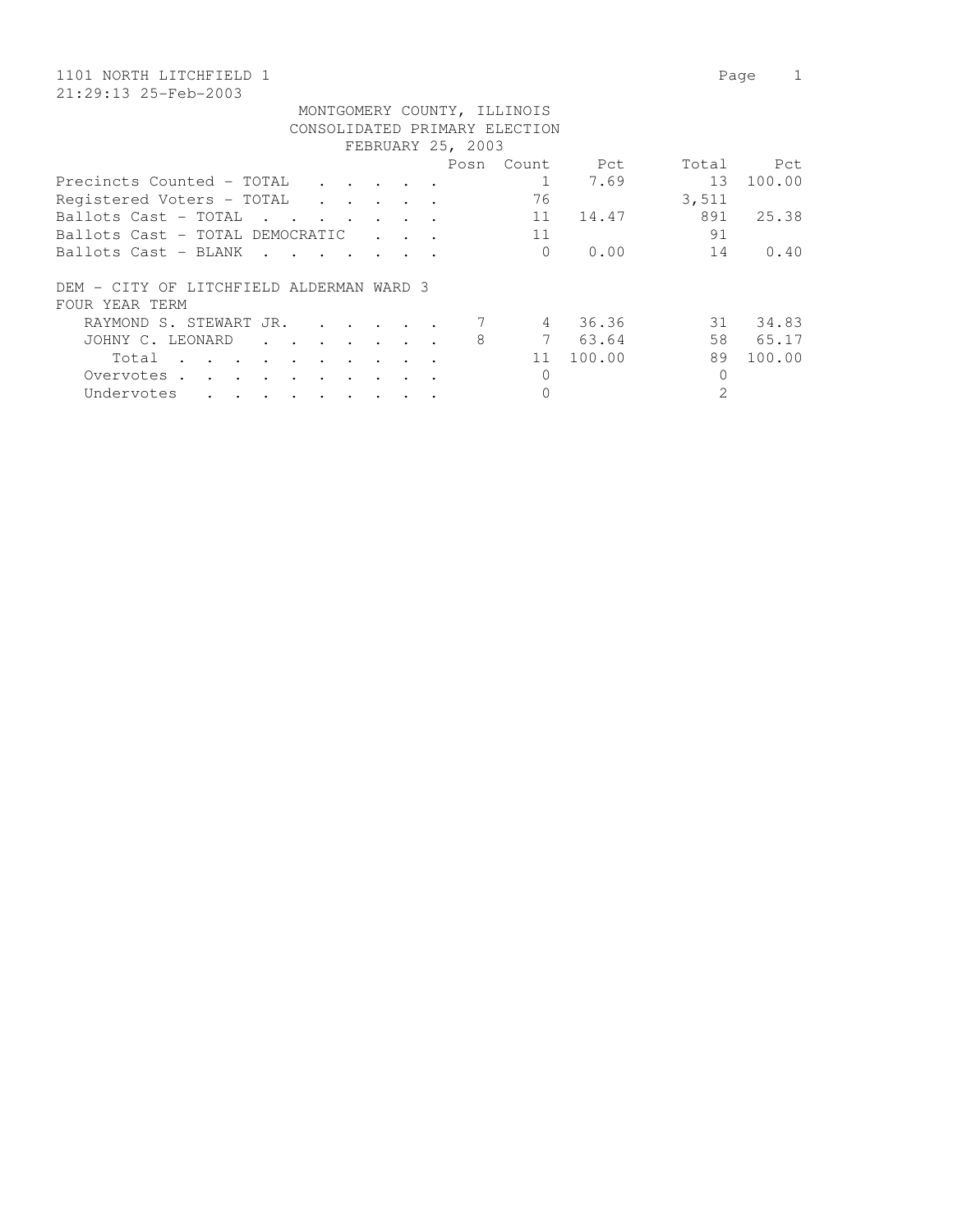# 1102 NORTH LITCHFIELD 2 Page 1

21:29:13 25-Feb-2003

| FEBRUARY 25, 2003                                                                                                                          |                                         |  |  |  |      |                |        |       |        |  |
|--------------------------------------------------------------------------------------------------------------------------------------------|-----------------------------------------|--|--|--|------|----------------|--------|-------|--------|--|
|                                                                                                                                            |                                         |  |  |  | Posn | Count.         | Pct    | Total | -Pct.  |  |
| Precincts Counted - TOTAL                                                                                                                  | $\cdot$ $\cdot$ $\cdot$ $\cdot$ $\cdot$ |  |  |  |      |                | 7.69   | 13    | 100.00 |  |
| Registered Voters - TOTAL<br>$\mathbf{r}$ , $\mathbf{r}$ , $\mathbf{r}$ , $\mathbf{r}$ , $\mathbf{r}$                                      |                                         |  |  |  |      | 504            |        | 3,511 |        |  |
| Ballots Cast - TOTAL<br>$\sim$ $\sim$ $\sim$<br><b><i>Contract State</i></b>                                                               |                                         |  |  |  |      | 57             | 11.31  | 891   | 25.38  |  |
| Ballots Cast - TOTAL DEMOCRATIC                                                                                                            |                                         |  |  |  |      | 57             |        | 91    |        |  |
| Ballots Cast - BLANK<br>$\mathbf{r}$ . The set of $\mathbf{r}$<br>$\sim$ $\sim$ $\sim$ $\sim$                                              |                                         |  |  |  |      | $\mathcal{L}$  | 0.40   | 14    | 0.40   |  |
| DEM - CITY OF LITCHFIELD ALDERMAN WARD 3                                                                                                   |                                         |  |  |  |      |                |        |       |        |  |
| FOUR YEAR TERM                                                                                                                             |                                         |  |  |  |      |                |        |       |        |  |
| RAYMOND S. STEWART JR.<br>$\mathbf{r}$ , $\mathbf{r}$ , $\mathbf{r}$ , $\mathbf{r}$                                                        |                                         |  |  |  |      | 21             | 38.18  | 31    | 34.83  |  |
| JOHNY C. LEONARD                                                                                                                           |                                         |  |  |  | 8    | 34             | 61.82  | 58    | 65.17  |  |
| Total                                                                                                                                      |                                         |  |  |  |      | 55             | 100.00 | 89    | 100.00 |  |
| Overvotes.<br>$\sim$ $\sim$<br>$\ddot{\phantom{0}}$                                                                                        |                                         |  |  |  |      | $\Omega$       |        | 0     |        |  |
| Undervotes<br>$\bullet$<br>the contract of the contract of the contract of the contract of the contract of the contract of the contract of |                                         |  |  |  |      | $\overline{2}$ |        |       |        |  |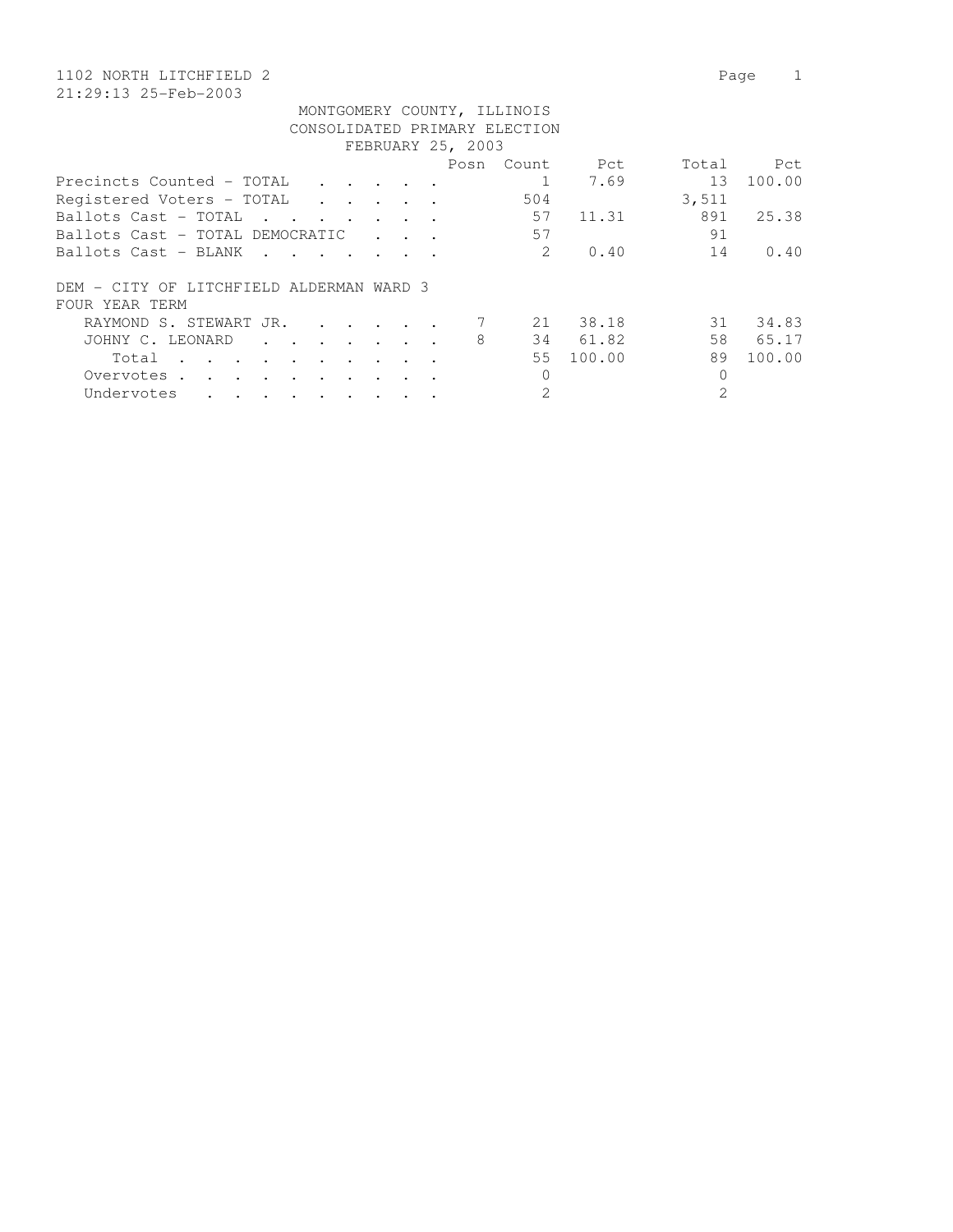# 1103 NORTH LITCHFIELD 3 Page 1

|                                                                                                                                                                                                                                                  |                                            |  | FEBRUARY 25, 2003 |          |          |          |        |
|--------------------------------------------------------------------------------------------------------------------------------------------------------------------------------------------------------------------------------------------------|--------------------------------------------|--|-------------------|----------|----------|----------|--------|
|                                                                                                                                                                                                                                                  |                                            |  | Posn              | Count    | Pct      | Total    | Pct    |
| Precincts Counted - TOTAL                                                                                                                                                                                                                        |                                            |  |                   |          | 7.69     | 13       | 100.00 |
| Reqistered Voters - TOTAL                                                                                                                                                                                                                        |                                            |  |                   | 210      |          | 3,511    |        |
| Ballots Cast - TOTAL                                                                                                                                                                                                                             |                                            |  |                   | 15       | 7.14     | 891      | 25.38  |
| Ballots Cast - TOTAL DEMOCRATIC                                                                                                                                                                                                                  | $\mathbf{r}$ , $\mathbf{r}$ , $\mathbf{r}$ |  |                   | 15       |          | 91       |        |
| Ballots Cast - BLANK                                                                                                                                                                                                                             |                                            |  |                   | $\Omega$ | 0.00     | 14       | 0.40   |
| DEM - CITY OF LITCHFIELD ALDERMAN WARD 3                                                                                                                                                                                                         |                                            |  |                   |          |          |          |        |
| FOUR YEAR TERM                                                                                                                                                                                                                                   |                                            |  |                   |          |          |          |        |
| RAYMOND S. STEWART JR.                                                                                                                                                                                                                           |                                            |  |                   |          | 5 33.33  | 31       | 34.83  |
| JOHNY C. LEONARD                                                                                                                                                                                                                                 |                                            |  | 8                 |          | 10 66.67 | 58       | 65.17  |
| Total                                                                                                                                                                                                                                            |                                            |  |                   | 15       | 100.00   | 89       | 100.00 |
| Overvotes.                                                                                                                                                                                                                                       |                                            |  |                   | $\Omega$ |          | $\Omega$ |        |
| Undervotes<br>$\bullet$ . In the contribution of the contribution of the contribution of the contribution of the contribution of the contribution of the contribution of the contribution of the contribution of the contribution of the contrib |                                            |  |                   |          |          |          |        |